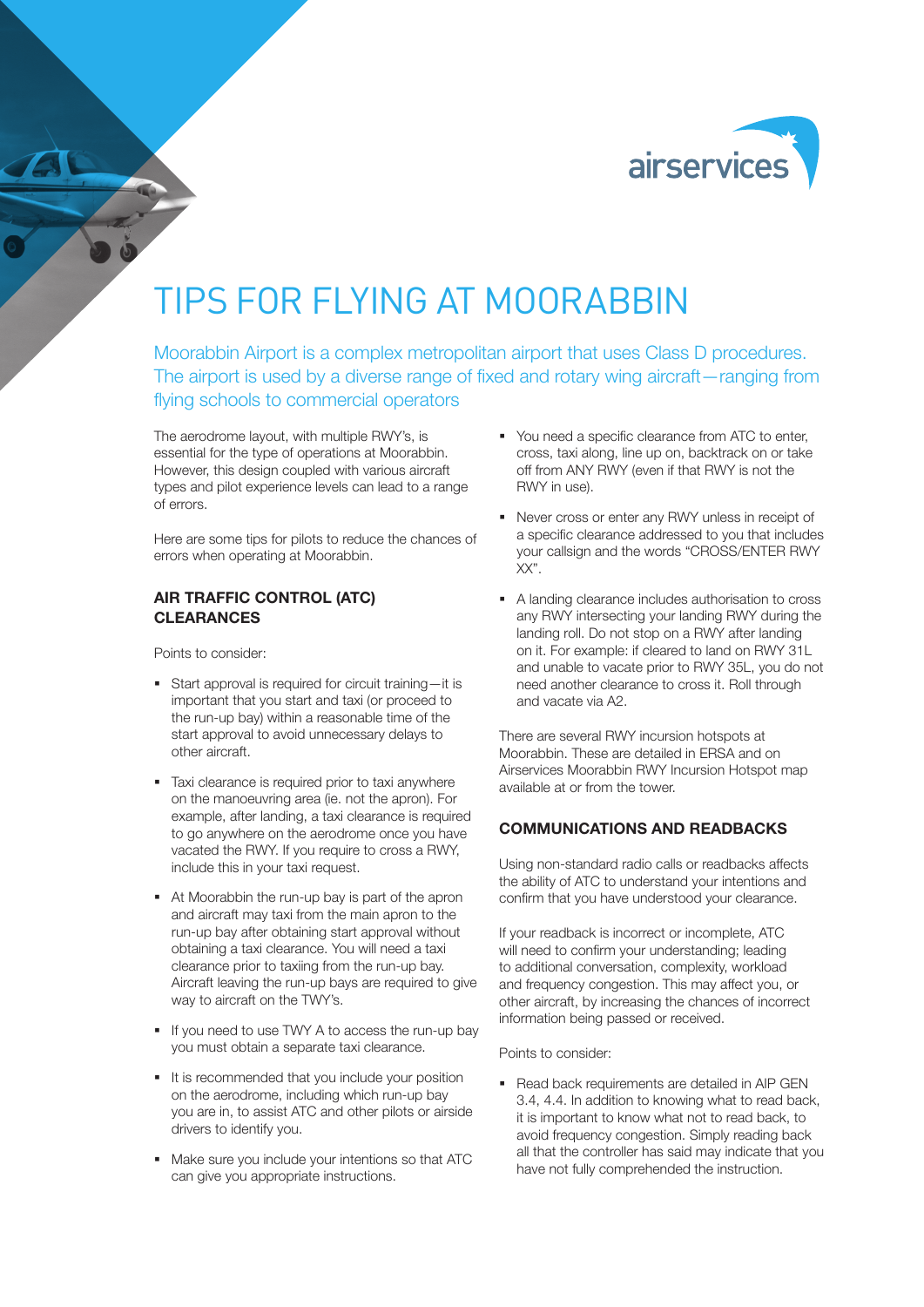- Always read back:
	- the words "HOLDING POINT" and the holding point identifier
	- the RWY designator For example ("HOLDING POINT GOLD THREE, RUNWAY ONE THREE LEFT, ABC").
- **For situational awareness, always maintain** a listening watch on the radio. This includes ensuring that you are on the correct frequency, your radio is working and that the volume is not turned down.
- **•** When making your 'READY' calls, you need to include: the word 'READY'; your first tracking point or circuit leg that you are departing on and your RWY number (when parallel RWY's are in use). For helicopters, it is recommended that you specify the Helicopter Landing Site (HLS) from which you are operating.
- A 'Downwind' call is mandatory whether operating in or arriving into the circuit. This provides ATC with the trigger to issue sequencing instructions and other pilots with situational awareness.
- If you are unable to comply with (or don't understand) any ATC instruction or clearance, inform ATC immediately.

The HOLDING POINT is the final destination of a taxi clearance for departure. This is where you make your 'Ready' call, before being cleared to enter the RWY and take off.

HOLD SHORT of any intermediate holding point on your taxi route, unless you have been specifically cleared to do so (including any RWY on the taxi route). You will need to get further taxi clearance from this location, including a clearance to enter or cross any RWY's.

# COMPLIANCE WITH ATC INSTRUCTIONS

ATC issues clearances and instructions to ensure the safe and efficient management of all traffic. Air traffic controllers also provide traffic information to aircraft when the information is warranted by the proximity of the aircraft. This will allow you to adjust your speed or track to avoid the traffic by a safe distance.

Points to consider:

**If ATC pass traffic information, you must sight** the traffic so that you can comply with ATC instructions and maintain separation from the traffic. If you lose sight of the traffic, you must inform ATC immediately.

- When ATC instructs you to 'TURN LEFT/RIGHT', ATC expects you will commence the turn as soon as practicable (unless the instruction is preceded with 'WHEN READY').
- When ATC instructs you to descend, you must commence descent within one minute of receiving that instruction from ATC (unless the instruction specifies a later time or place). If you want to delay your descent to assist in avoiding traffic, or are unable to comply with a descent instruction or clearance, advise ATC immediately.

#### **Following aircraft**

- If ATC gives you an instruction to 'FOLLOW' another aircraft, it requires that you sight the preceding aircraft and regulate your speed and approach path to maintain separation from that aircraft. If you can't sight and identify the preceding aircraft within a reasonable period of time, you must advise ATC immediately. You are not required to advise ATC that you are looking.
	- For example: CWA turns downwind 17L and is instructed to follow a Cessna joining base. If traffic is not sighted by mid downwind, advise ATC that the Cessna is not sighted.
- You must continue to follow the aircraft until that aircraft lands or ATC approves you to overtake.
- Advise ATC if you are in any doubt as to which aircraft you are required to follow.
- **Ensure that all legs of your circuit are to the** correct RWY. It is particularly important not to inadvertently 'drift' towards the upwind or final leg of the other RWY.

# **PROCEDURES**

Refer to ERSA for details on local procedures for Moorabbin. Some tips include:

#### Arrivals

- VFR aircraft by day should report inbound at one of the published VFR approach points.
- Generally, aircraft arriving from the east will be instructed to join the eastern circuit and aircraft arriving from the west, the western circuit.
	- Regardless of the RWY in use, CARRUM is considered to be a western arrival point.
- **Moorabbin Tower will issue an abbreviated** clearance, usually comprising an instruction to enter the CTR on a specific leg of the circuit, or an instruction to overfly or join upwind.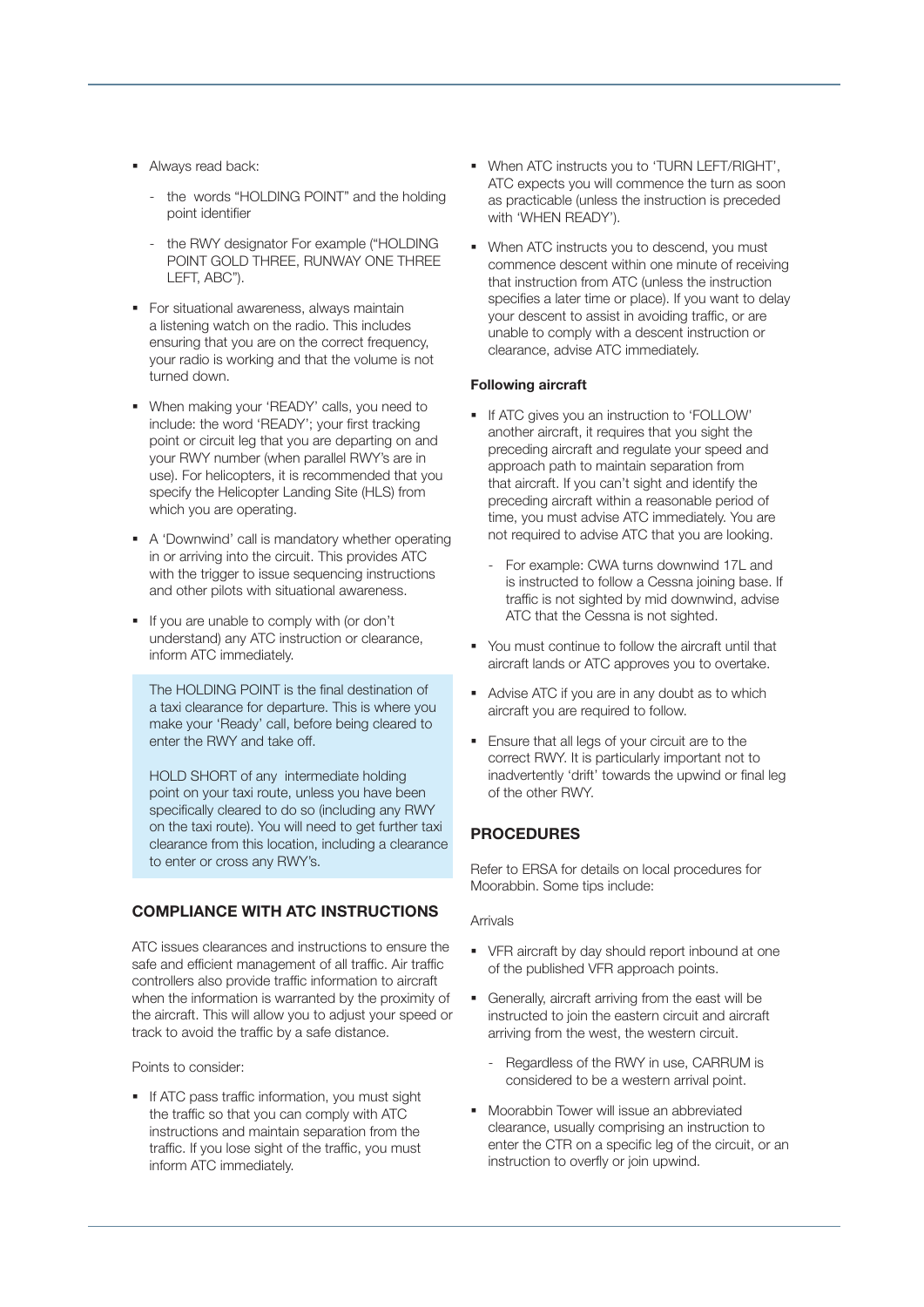- When an entry instruction does not specify a level. enter the CTR at 1000 feet.
- An instruction to overfly or join upwind will normally be issued when the traffic is such that ATC cannot sequence you directly onto a leg of the circuit. Your instructions will include a specified level.
	- For example: "DEF, MOORABBIN TOWER, MAINTAIN 1500, JOIN UPWIND RUNWAY XX" or "[OVERFLY THE FIELD, CONTACT TOWER ON (freq) OVERHEAD]".
- With an instruction to overfly, ATC will instruct you to contact the appropriate frequency for the circuit. When overhead report on that frequency.
- After reporting overhead, the tower will issue you with relevant traffic to follow or avoid and clear you for a visual approach. Depending on the disposition of the traffic, commence your descent to circuit altitude and track to the circuit position as instructed. If descent is not immediately available, ATC will reiterate the level to maintain as well as tracking instructions.
	- For example: "GHI CLEARED VISUAL APPROACH JOIN LATE DOWNWIND RUNWAY 35 L FOLLOW THE CESSNA ON FINAL", or "GHI, MAINTAIN 1500, CONTINUE TRACKING WEST, REPORT SIGHTING" etc.
- You must not land without a landing clearance. If you haven't received a landing clearance by your decision height, commence a go around. Notify ATC as soon as you can and be aware of

helicopters that may be operating just outside the flight strip or overflying the landing threshold not below 500 FT to land on one of the HLS.

- Do not commence your crosswind turn until you have crossed:
	- RWY 17 Lower Dandenong Road
	- RWY 35 Centre Dandenong Road
	- RWY 31L The Kingston Centre.
- When the circuit is busy, advise Tower when you are on downwind for your second last touch and go. This will allow them to start taxiing the next aircraft waiting to join the circuit.

#### MORE INFORMATION

Airservices has a range of information to assist pilots on topics including runway safety, airspace infringements, operating in Class D airspace and working with ATC. These products are available at: www.airservicesaustralia.com/flight-briefing/ pilot-and-airside-safety

CASA's OnTrack program provides pilots with information on operating at Moorabbin and other aerodromes. OnTrack is available at: ontrack.casa.gov.au

Information correct at time of printing. Refer to AIP, ERSA, DAP and NOTAM for current, authoritative information. For more information contact safety.promotions@airservicesaustralia.com